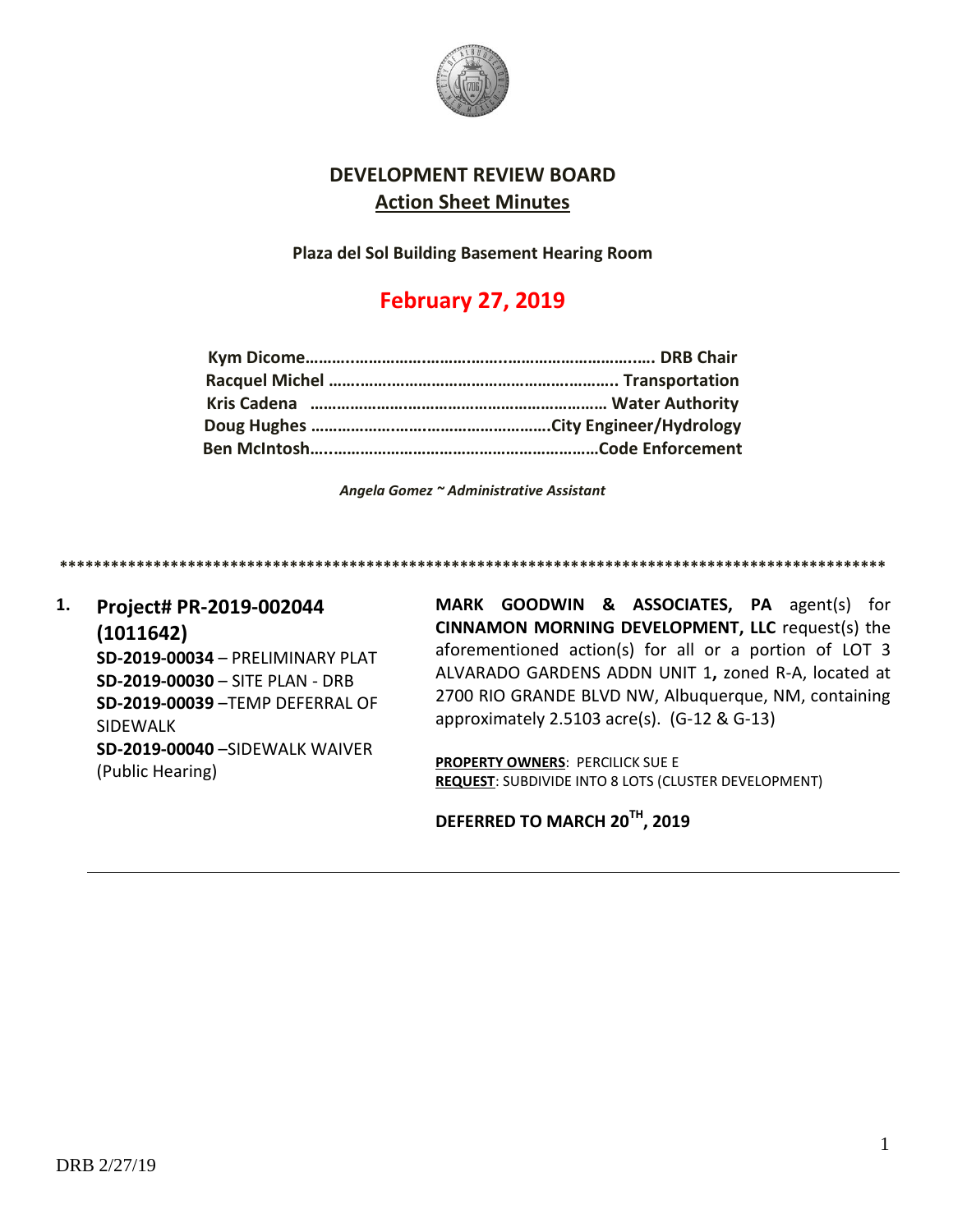**2**. **Project# PR-2019-002046 (1010582,1001515) SI-2019-00032 -** SITE PLAN – DRB (Public Meeting)

**WILSON & COMPANY, agent(s**) for **COA SOLID WASTE MANAGEMENT DEPT**., request(s) the aforementioned action(s) for all or a portion of a northerly portion of TRACT 107B1A1 excluding portions of Right of Way and excluding a northerly portion, TRACT 107B1A2 excluding portion of Right of Way, TRACT in the SW Corner – TRACT 107B1B, TRACT 108A3A1A, TRACT 108A3A1B, and TRACT 108A3B, TRACTS 108A1A1B1B & 108A1A2B2**,** TRACT 108A1A2B1A, TRACT 107B2A2 excluding Rights of Way, TRACT 107B2A1, excluding portion of Right of Way, MRGCD Map#33, zoned NR-LM, located at 4600 EDITH BLVD NE (SE corner of COMANCHE RD NE AND EDITH BLVD NE), containing approximately 22.0 acre(s). (G-15)

#### **PROPERTY OWNERS**: CITY OF ALBUQUERQUE

**REQUEST**: SITE PLAN FOR NEW ADMIN BUILDING, VEHICLE MAINTENANCE BUILDING, BIN REPAIR/WELD SHOP BUILDING AND STORAGE AREA, GUARD SHACK, RECYCLING DROP OFF AREA, PARKING AREAS AND CNG F UELING STATION

### **DEFERRED TO MARCH 27TH, 2019.**

**3. Project# PR-2018-001996 (1010401, 1004404) SD-2019-00028 -** AMENDMENT TO PRELIMINARY PLAT **SD-2019-00023 –** VACATION OF TEMPORARY PUBLIC ROADWAY EASEMENT **SD-2019-00030** – VACATION OF A PUBLIC WATER EASEMENT **SD-2019-00031** – VACATION OF A PUBLIC ROADWAY EASEMENT (Public Hearing)

**PRICE LAND AND DEVELOPMENT GROUP** agent(s) for **PV TRAILS ALBUQUERQUE, LLC** request(s) the aforementioned action(s) for all or a portion of TRACT H, DURANGO UNIT 1 (AKA DURANGO UNITS 3A & 3B) **,** zoned R-1D, located on WOODMONT AVE between RAINBOW AVE and PASEO DEL NORTE BLVD, containing approximately 18.83 acre(s). (C-9) *[Deferred from 2/13/19]*

**PROPERTY OWNERS**: PV TRAILS ALBUQUERQUE LLC **REQUEST**: AMEND PRELIMINARY PLAT FOR 35 RESIDENTIAL LOTS AND 1 TRACT

**DEFERRED TO MARCH 20TH, 2019.**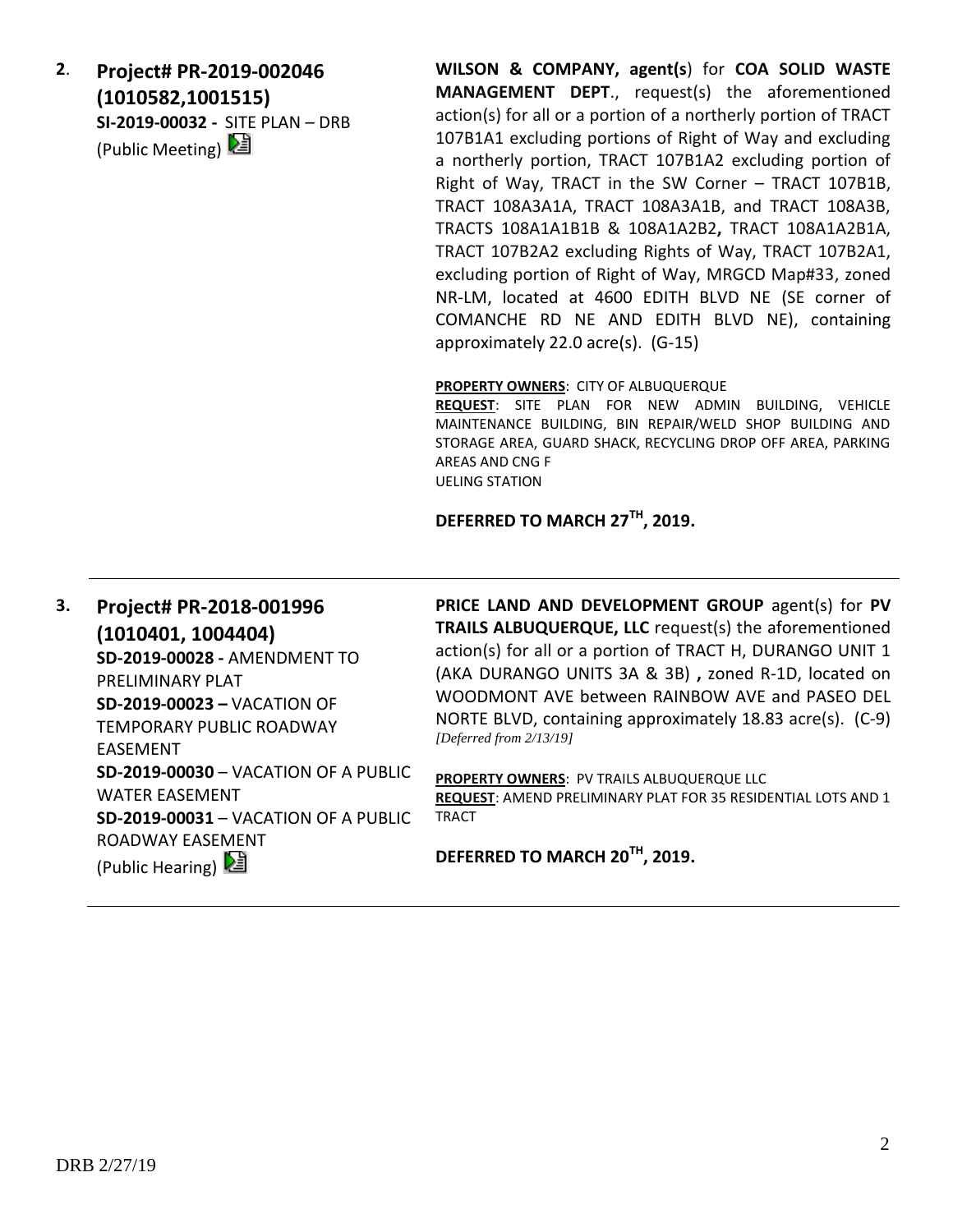| 4. | Project# PR-2018-001996                     |
|----|---------------------------------------------|
|    | (1010401, 1004404)                          |
|    | SD-2019-00024 - PRELIMINARY PLAT            |
|    | VA-2019-00032 - TEMPORARY DEFERRAL          |
|    | OF SIDFWALK                                 |
|    | VA-2019-00031 - SIDEWALK WAIVER             |
|    | <b>SD-2019-00029 - VACATION OF PUBLIC</b>   |
|    | ROADWAY FASEMENT                            |
|    | <b>SD-2019-00025 - VACATION OF A PUBLIC</b> |
|    | WATER AND SANITARY SEWER EASEMENT           |
|    | (Public Hearing)                            |

**PRICE LAND AND DEVELOPMENT GROUP** agent(s) for **PV TRAILS ALBUQUERQUE, LLC** request(s) the aforementioned action(s) for all or a portion of TRACT H, DURANGO UNIT 1 (AKA DURANGO UNITS 4 & 5) **,** zoned R-1D, located on WOODMONT AVE between RAINBOW AVE and PASEO DEL NORTE BLVD, containing approximately 11.32 acre(s). (C-9) *[Deferred from 2/13/19]*

**PROPERTY OWNERS**: PV TRAILS ALBUQUERQUE LLC **REQUEST**: PRELIMINARY PLAT FOR 39 RESIDENTIAL LOTS

**DEFERRED TO MARCH 20TH, 2019**

| 5. | Project# PR-2018-001991                                                              | PRICE LAND AND DEVELOPMENT GROUP agent(s) for PV                                                                                                     |
|----|--------------------------------------------------------------------------------------|------------------------------------------------------------------------------------------------------------------------------------------------------|
|    | (1004404)                                                                            | TRAILS ALBUQUERQUE, LLC request(s) the aforementioned                                                                                                |
|    | SD-2019-00026 - PRELIMINARY PLAT                                                     | action(s) for all or a portion of TRACT 6 BULK LAND PLAT OF                                                                                          |
|    | VA-2019-00033 - TEMPORARY DEFERRAL                                                   | THE TRAILS UNIT 3A & TRACT C CORRECTION PLAT OF                                                                                                      |
|    | OF SIDEWALK<br><b>SD-2019-0027 - VACATION OF</b><br><b>TEMPORARY PUBLIC DRAINAGE</b> | VALLE PRADO UNIT 3 (AKA VALLE PRADO UNITS 4 & 5),<br>zoned R-1D, located on WOODMONT AVE between<br>RAINBOW AVE and PASEO DEL NORTE BLVD, containing |
|    | <b>EASEMENT</b>                                                                      | approximately 15.52 acre(s). (C-9) [Deferred from 2/13/19]                                                                                           |
|    | (Public Hearing)                                                                     | <b>PROPERTY OWNERS: PV TRAILS ALBUQUERQUE LLC</b><br><b>REQUEST: PRELIMINARY PLAT FOR 93 RESIDENTIAL LOTS</b>                                        |

# **DEFERRED TO MARCH 6TH, 2019**

### **6. Project# 1011598**

**18DRB-70137** - VACATION OF PUBLIC RIGHT-OF-WAY **18DRB-70138** - SIDEWALK VARIANCE **18DRB-70139** - SUBDIVISION DESIGN VARIANCE FROM MINIMUM DPM **STANDARDS 18DRB-70140** - PRELIMINARY/ FINAL PLAT (Public Hearing)

**BOB KEERAN** request(s) the above action(s) for all or a portion of Lot(s) 17 & 18, Block(s) 4, Tract(s) 3, NORTH ALBQ ACRES Unit 3**,** zoned PD (RD/5DUA), located on VENTURA ST NE between SIGNAL AVE NE and ALAMEDA BLVD NE, containing approximately 2 acre(s). (C-20) *[Deferred from 5/16/18, 6/13/18, 7/18/18 8/8/18, 9/12/18, 10/24/18. 12/5/18, 12/19/18, 1/9/19, 1/23/19, 2/13/19]*

**DEFERRED TO MARCH 20TH, 2019**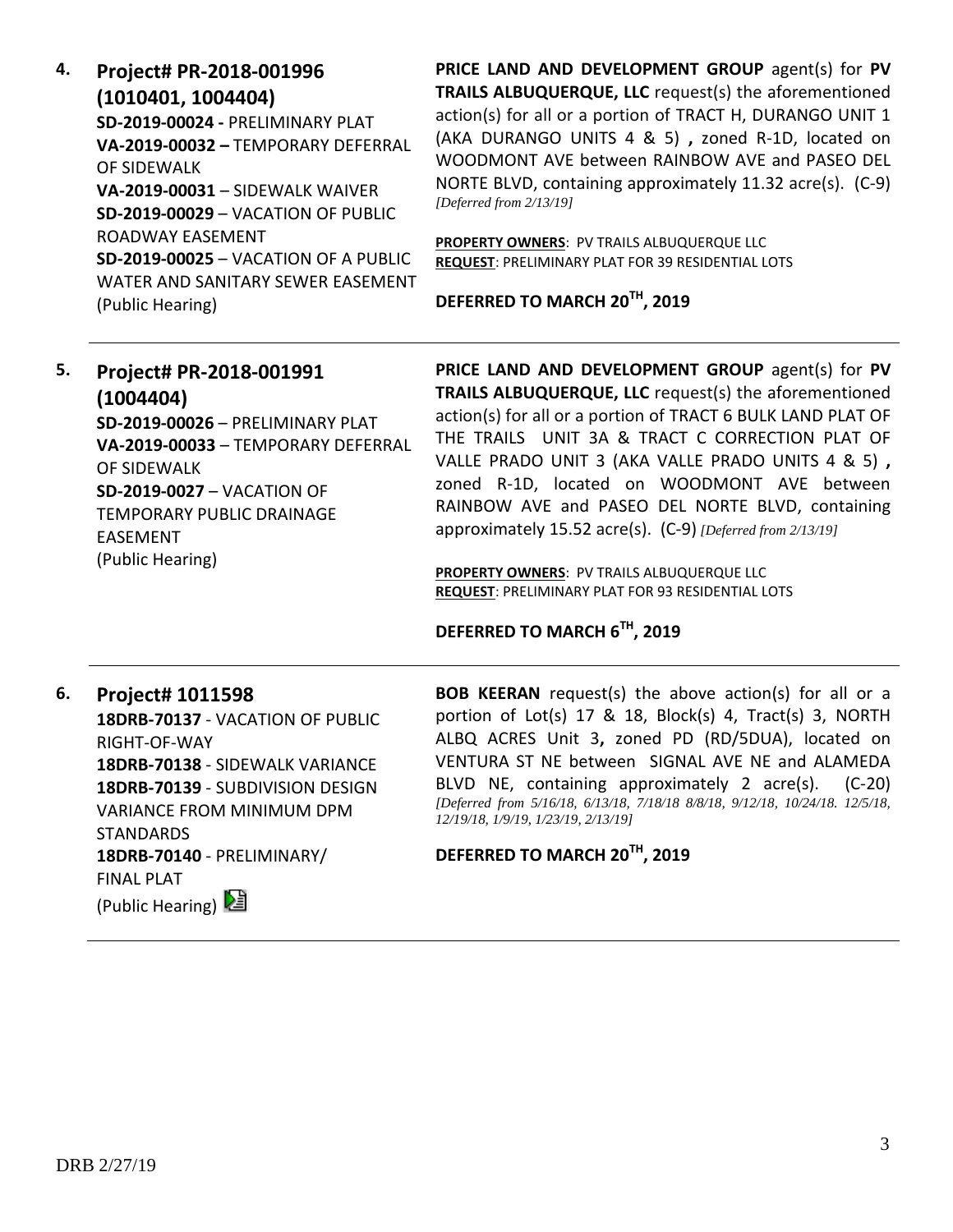**7. Project# PR-2018-001903 (1010693)**

**VA-2018-00223** – TEMP DEFERRAL OF SIDEWALKS **VA-2018-00227** – SIDEWALK WAIVER **SD-2018-00123** – PRELIMINARY PLAT **SD-2018-00124** – VACATION OF PRIVATE EASEMENT **SD-2018-00125** – VACATION OF PUBLIC EASEMENT

(Public Hearing)

**BOHANNAN HUSTON INC.** agent(s) for **GAMMA DEVELOPMENT, LLC** request(s) the aforementioned action(s) for all or a portion of TRACT 3B-3 PLAT OF TRS 3B-1, 3B-2 & 3B-3 A SUBD OF TR 3B LAND OF IHS ACQUISTION NO. 120 INC, zoned R-T, located on HORIZON BLVD. NE between BALLOON MUSEUM DR. NE and ALAMEDA BLVD NE, containing approximately 7.76 acre(s). (B-17) *[Deferred from 1/9/19, 1/30/19, 2/13/19]*

**PROPERTY OWNERS**: C & S EQUITIES LLC

**REQUEST**: SUBDIVIDE TRACT INTO 34 RESIDENTIAL LOTS, VACATIONS, DEFERRAL AND WAIVER OF SIDEWALKS

**IN THE MATTER OF THE AFOREMENTIONED APPLICATION, BEING IN COMPLIANCE WITH ALL APPLICABLE REQUIREMENTS OF THE DPM AND THE IDO, THE DRB HAS**  *APPROVED* **THE TEMPORARY DEFERRAL OF CONSTRUCTION OF SIDEWALKS ON THE INTERIOR STREETS AS SHOWN ON EXHIBIT IN THE PLANNING FILE, AND THE SIDEWALK WAIVER AS SHOWN ON EXHIBIT IN THE PLANNING FILE. WITH AN APPROVED GRADING AND DRAINAGE PLAN ENGINEER STAMP DATED JANUARY 21ST , 2019 THE DRB HAS** *APPROVED* **PRELIMINARY PLAT. IN THE MATTER OF THE AFOREMENTIONED APPLICATION, BEING IN COMPLIANCE WITH ALL APPLICABLE REQUIREMENTS OF THE DPM AND THE IDO, THE DRB HAS** *APPROVED* **THE VACATION AS SHOWN ON EXHIBIT B IN THE PLANNING FILE PER SECTION 14-16-6(K) OF THE IDO.**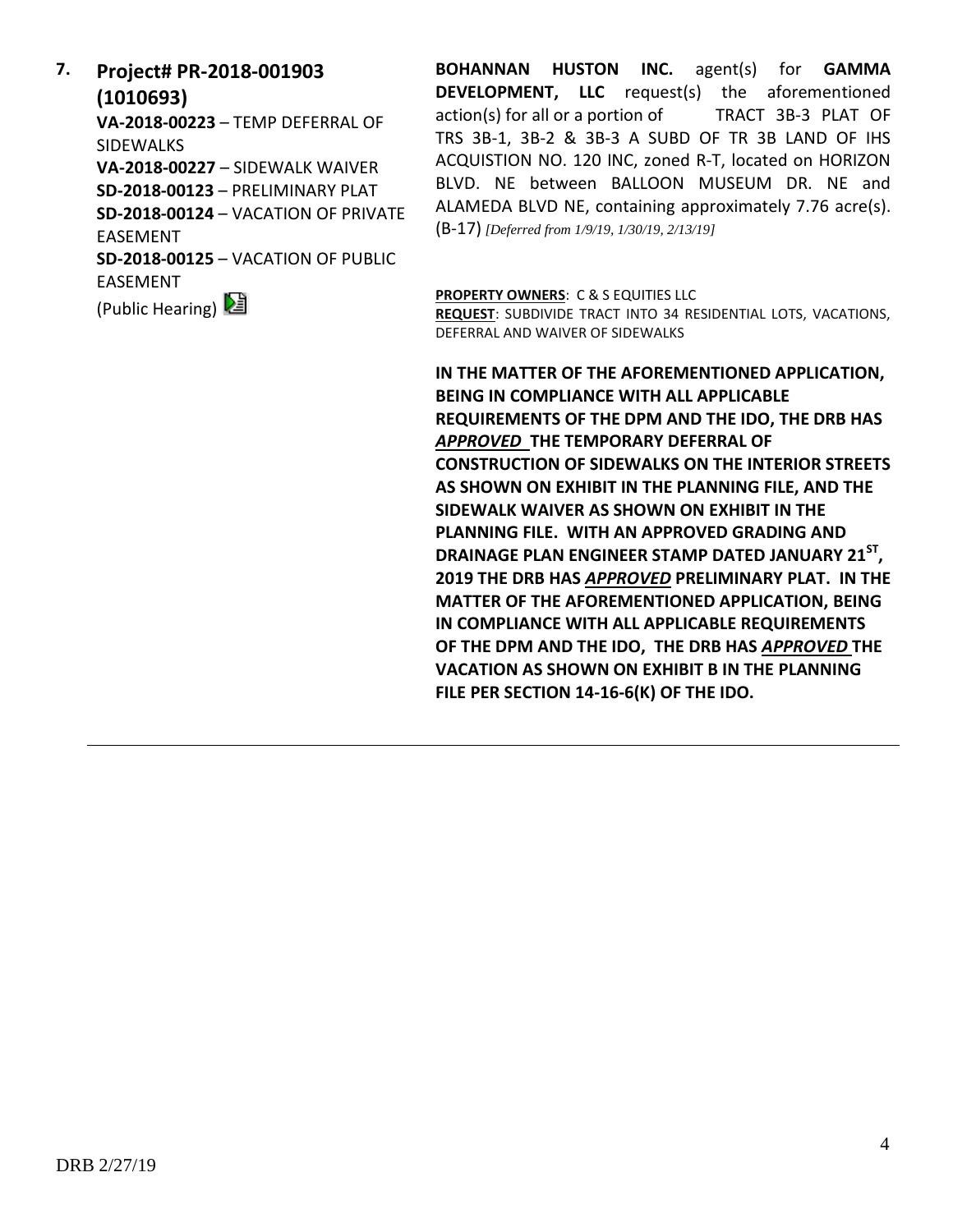**8. Project# PR-2018-002016 (1000816) SD-2019-00033 -** VACATION OF PUBLIC RIGHT OF WAY (Public Hearing)

**CSI – CARTESIAN SURVEYS INC.** agent(s) for **FAIZEL KASSAM/LEGACY HOSPITALITY** request(s) the aforementioned action(s) for all or a portion of: **:** LOT 1-A BLOCK 4-B PLAT OF LOT 1-A BLOCK 4-B SUNPORT PARK zoned NR-BP, located at 1520 SUNPORT PL SE, Albuquerque, NM, containing approximately 2.2752 acre(s). (M-15)

**PROPERTY OWNERS**: NEW MARQUEE HOSPITATLITY INC **REQUEST**: VACATION OF WESTERLY PORTION OF RIGHT-OF-WAY OF UNIVERSITY BLVD SE

**IN THE MATTER OF THE AFOREMENTIONED APPLICATION, BEING IN COMPLIANCE WITH ALL APPLICABLE REQUIREMENTS OF THE DPM AND THE IDO, THE DRB HAS**  *APPROVED* **THE VACATION AS SHOWN ON EXHIBIT B IN THE PLANNING FILE PER SECTION 14-16-6(K) OF THE IDO.**

## *MINOR CASES*

**9. Project# PR-2019-002016 SD-2019-00044** – PRELIMINARY/FINAL PLAT (Public Hearing)

**CSI – CARTESIAN SURVEYS INC.** agent(s) for **FAIZEL KASSAM/LEGACY HOSPITALITY** request(s) the aforementioned action(s) for all or a portion of: **:** LOT 1-A BLOCK 4-B PLAT OF LOT 1-A BLOCK 4-B SUNPORT PARK A REPLAT OF LOT 1 EXCL PORT OUT TO R/W LOT 1A, BLOCK 4B, SUBDIVISION SUNPORT PARK**,** zoned NR-BP, located at 1520 SUNPORT PL SE, Albuquerque, NM, containing approximately 2.2837 acre(s). (M-15)

**PROPERTY OWNERS**: WARAMAUG ALBUQUERQUE W LLCC/O WARAMAUG HOSPITALITY **REQUEST**: SUBDIVIDING EXISTING LOT

**IN THE MATTER OF THE AFOREMENTIONED APPLICATION, BEING IN COMPLIANCE WITH ALL APPLICABLE REQUIREMENTS OF THE DPM AND THE IDOTHE DRB HAS**  *APPROVED* **THE PRELIMINARY/FINAL PLAT. FINAL SIGN-OFF IS DELEGATED TO: PLANNING.**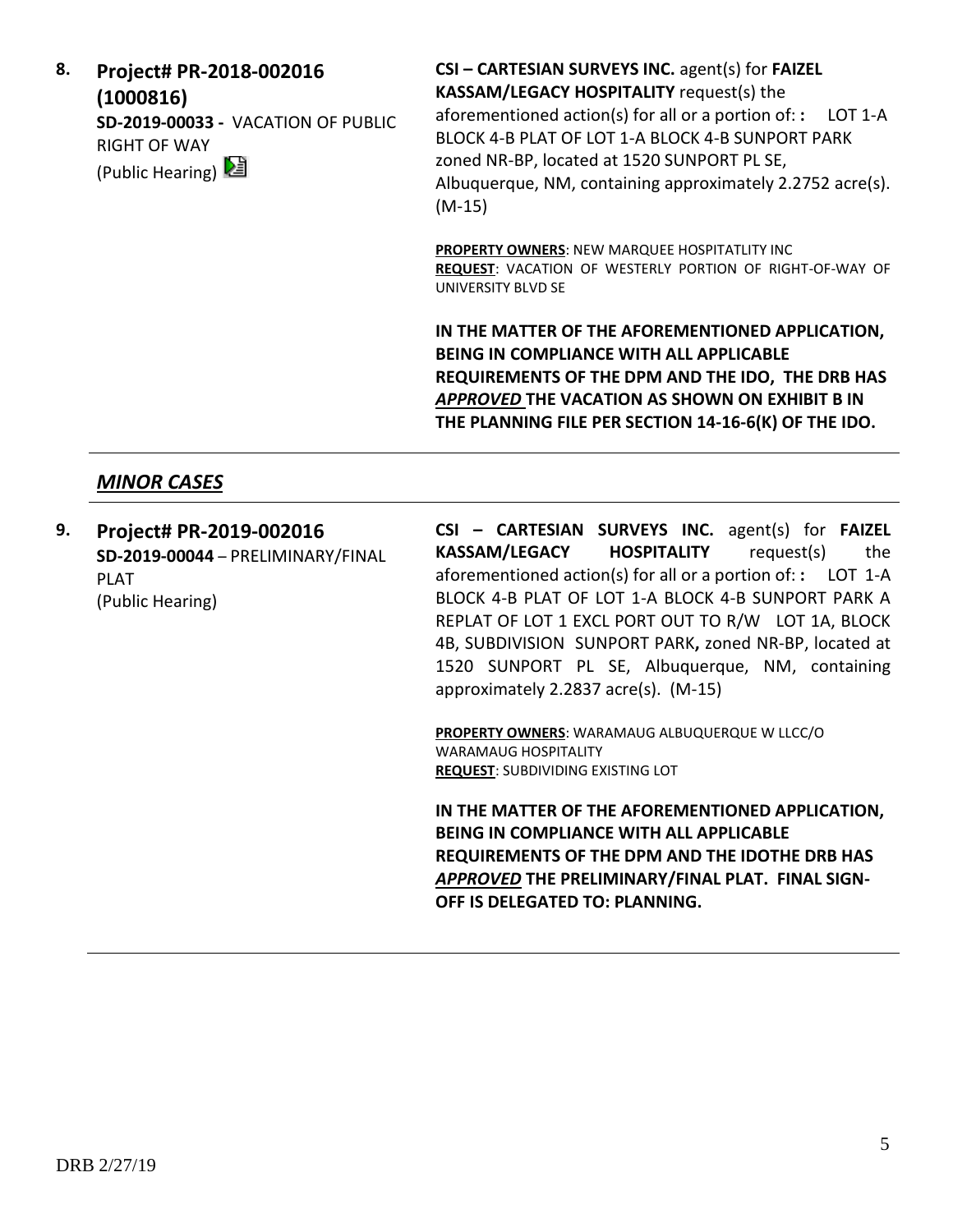| SURV-TEK INC. agent(s) for SWEENEY ET AL., UNSER<br><b>CLIFFS, LLC</b> request(s) the aforementioned action(s) for all<br>or a portion of LOTS 13 & 14 BLOCK 1, UNSER CLIFFS<br>SUBDIVISION, zoned R-1D, located at RIM ROCK CIRCLE<br>between east of UNSER BLVD NW and north of MOLTEN<br>ROCK RD NW, containing approximately 0.7617 acre(s). (D-<br>10) [Deferred from 10/31/18, 12/19/18, 1/16/19]<br>PROPERTY OWNERS: SWEENEY WALTER C III & MARY E ETAL<br><b>REQUEST: CONSOLIDATION OF 2 LOTS INTO 1</b><br>DEFERRED TO MARCH 27TH, 2019 |
|--------------------------------------------------------------------------------------------------------------------------------------------------------------------------------------------------------------------------------------------------------------------------------------------------------------------------------------------------------------------------------------------------------------------------------------------------------------------------------------------------------------------------------------------------|
| <b>ISAACSON &amp; ARFMAN, PA agent(s) for YES HOUSING, INC.</b><br>request(s) the aforementioned action(s) for all or a portion<br>of TRACT A PLAT & VACATION REQUEST FOR TRACTS A & B<br>WEST ROUTE 66 ADDN, zoned MX-M, located west of<br>UNSER BLVD NW and north of CENTRAL AVENUE NW,<br>containing approximately 6.2218 acre(s). (K-10) [Deferred from<br><b>PROPERTY OWNERS: CITY OF ALBUQUERQUE</b><br><b>REQUEST: VACATION OF PARKING EASEMENT</b><br>DEFERRED TO MARCH 6TH, 2019                                                       |
| ARCH + PLAN LAND USE CONSULTANTS agent(s) for A.J.<br>and MARY ELLEN RICH request(s) the aforementioned<br>action(s) for all or a portion of LOTS D & E BLK 44 PEREA<br>ADD & VAC POR OF MOUNTAIN RD, zoned R-T, located at<br>1406 MOUNTAIN RD NW, containing approximately .34<br>$\text{acre(s)}$ . (J-13) ) [Deferred from 12/19/18, 1/30/19, 2/13/19]<br>PROPERTY OWNERS: PLL ENTERPRISES LCC<br>REQUEST: REALIGNMENT OF EXISTING LOTS & VACATED RIGHT OF WAY<br>DEFERRED TO MARCH 20 <sup>TH</sup> , 2019                                  |
|                                                                                                                                                                                                                                                                                                                                                                                                                                                                                                                                                  |

# *OTHER MATTERS:*